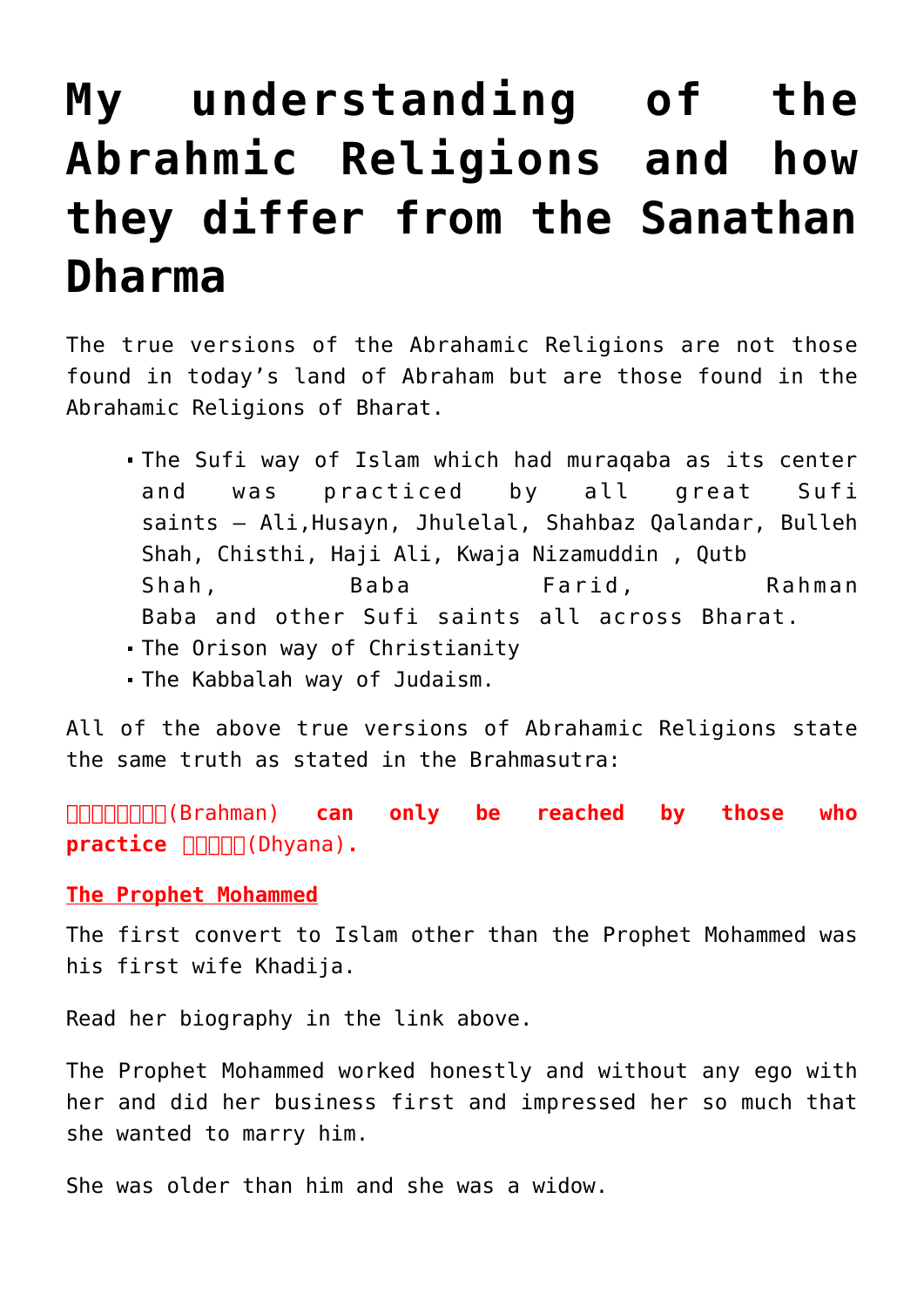Still he married her and they lived happily.

Even today, leave alone Muslim men, almost all men of all religions at least in [Bharat](https://aryadharma.world/bharat/) will not even think of working with a woman, or let their wife work, forget about working for their wife.

They will not even think of marrying a woman older than them, forget about marrying a widow.

There is also the other story of how the Prophet [conquered](http://en.wikipedia.org/wiki/Conquest_of_Mecca) [Mecca.](http://en.wikipedia.org/wiki/Conquest_of_Mecca)

He conquered it by peace.

He even forgave the people who chased him out, murdered his uncle [Hamza](http://en.wikipedia.org/wiki/Hamza_ibn_Abdul-Muttalib) in the most brutal manner, tried to kill the Prophet and committed murder against his soldiers.

And today the so called followers are even willing to murder a person who draws a cartoon of the Prophet.

Of course the Prophet also [undertook wars](http://en.wikipedia.org/wiki/Invasion_of_Banu_Qurayza) and genocide against the [Banu Qurayza](http://en.wikipedia.org/wiki/Banu_Qurayza) and [many others](http://en.wikipedia.org/wiki/List_of_expeditions_of_Muhammad), but is the "civilised" Western countries history of [colonisation](http://en.wikipedia.org/wiki/Imperialism) and [genocide](http://en.wikipedia.org/wiki/Native_Americans_in_the_United_States), and their World Wars and their wars for "Freedom and Democracy" any less barbaric.

#### **The [Quran](http://en.wikipedia.org/wiki/Quran)**

I read the [version of the Quran by Ahmed Ali](http://www.flipkart.com/al-qur-an-english/p/itmeyhrbnsvqpwwk?pid=9780691074993) .

It seems to be a very good interpretation.

In fact today's modern Muslims are misusing some portions.

From what I read, a wife's consent is needed for both divorce and taking and additional wife – as far as I have read there is no provision for sms and telephone and drunken state three times talaq like it happens in Arabia and even in [Bharat.](https://aryadharma.world/bharat/)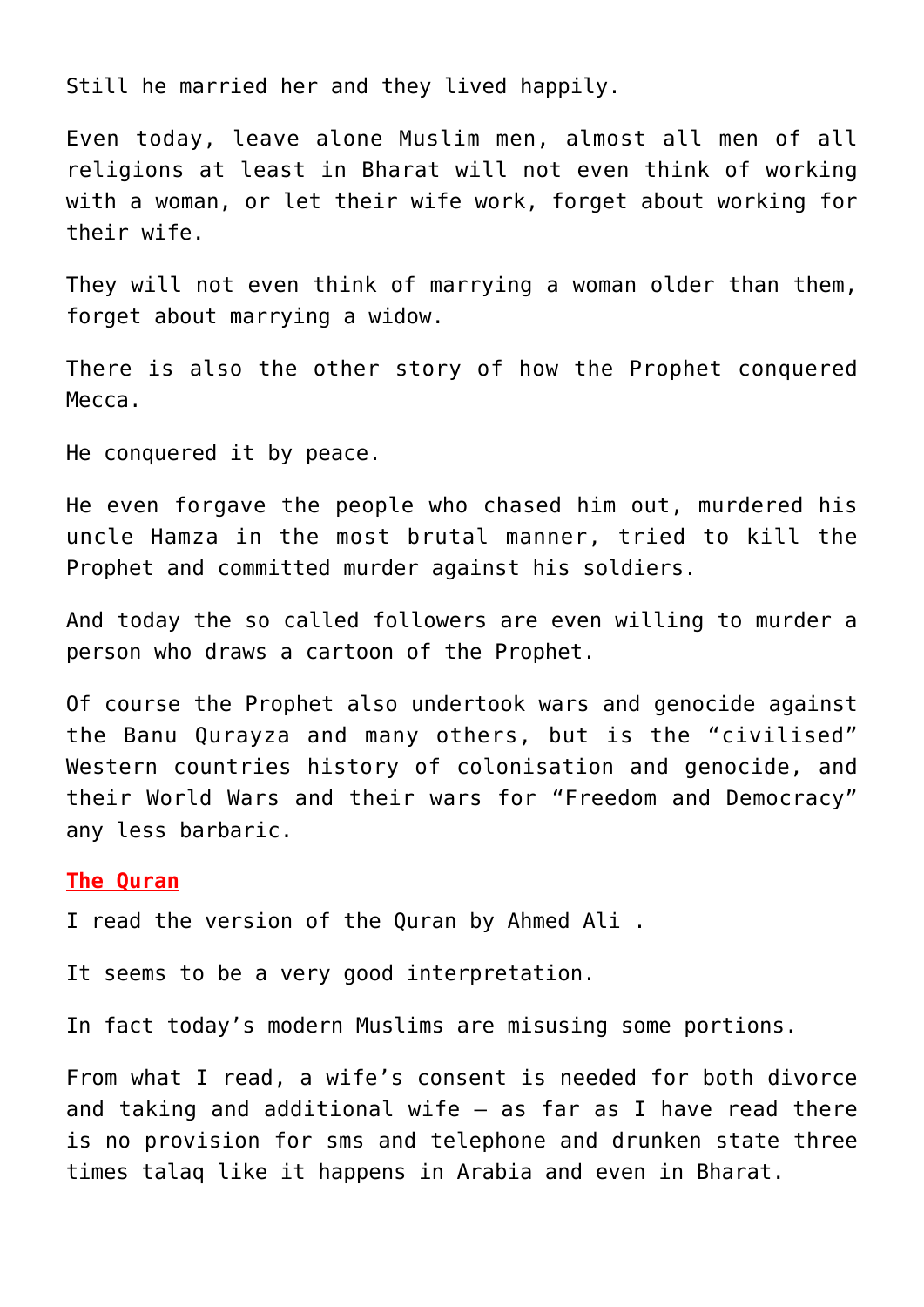Also polygamy is not encouraged since it says it is difficult to treat both wives equally.

Divorce should take a minimum of 3 months and there are repeated chances for reconciliation.

The [Quran](http://en.wikipedia.org/wiki/Quran) repeatedly says that one must give [Zakat\(charity\)](http://en.wikipedia.org/wiki/Zakat) and one should not make a big show of giving charity.

There are some parts of the [Quran](http://en.wikipedia.org/wiki/Quran) that come down from the other texts of the Abrahamic religions.

The prophets Abraham, Moses, Adam, Noah, Mary and Jesus [and](http://en.wikipedia.org/wiki/Prophets_and_messengers_in_Islam) [some others I may have missed](http://en.wikipedia.org/wiki/Prophets_and_messengers_in_Islam).

There is also the law against swine, gambling and usury and drinking that comes from the Torah.

The Quran says:

**The true way with [God](https://aryadharma.world/vedasandupanishads/brahman/) is the way of peace.**

However from what I have read, the Quran says to fear God many times.

There is no need to fear God, do you fear your parents and grandparents?

Then why should you fear God who created this world and your family.

You need to have love of [God](https://aryadharma.world/vedasandupanishads/brahman/) not fear him.

But you must fear [God's](https://aryadharma.world/vedasandupanishads/brahman/) first son: [Punishment](https://aryadharma.world/laws/punishment/).

**Love is a more powerful force than fear.**

When you truly love somebody, you will not do anything to hurt them.

Love cannot be overcome, fear can be overcome and once fear is overcome, the person who commands respect through fear can be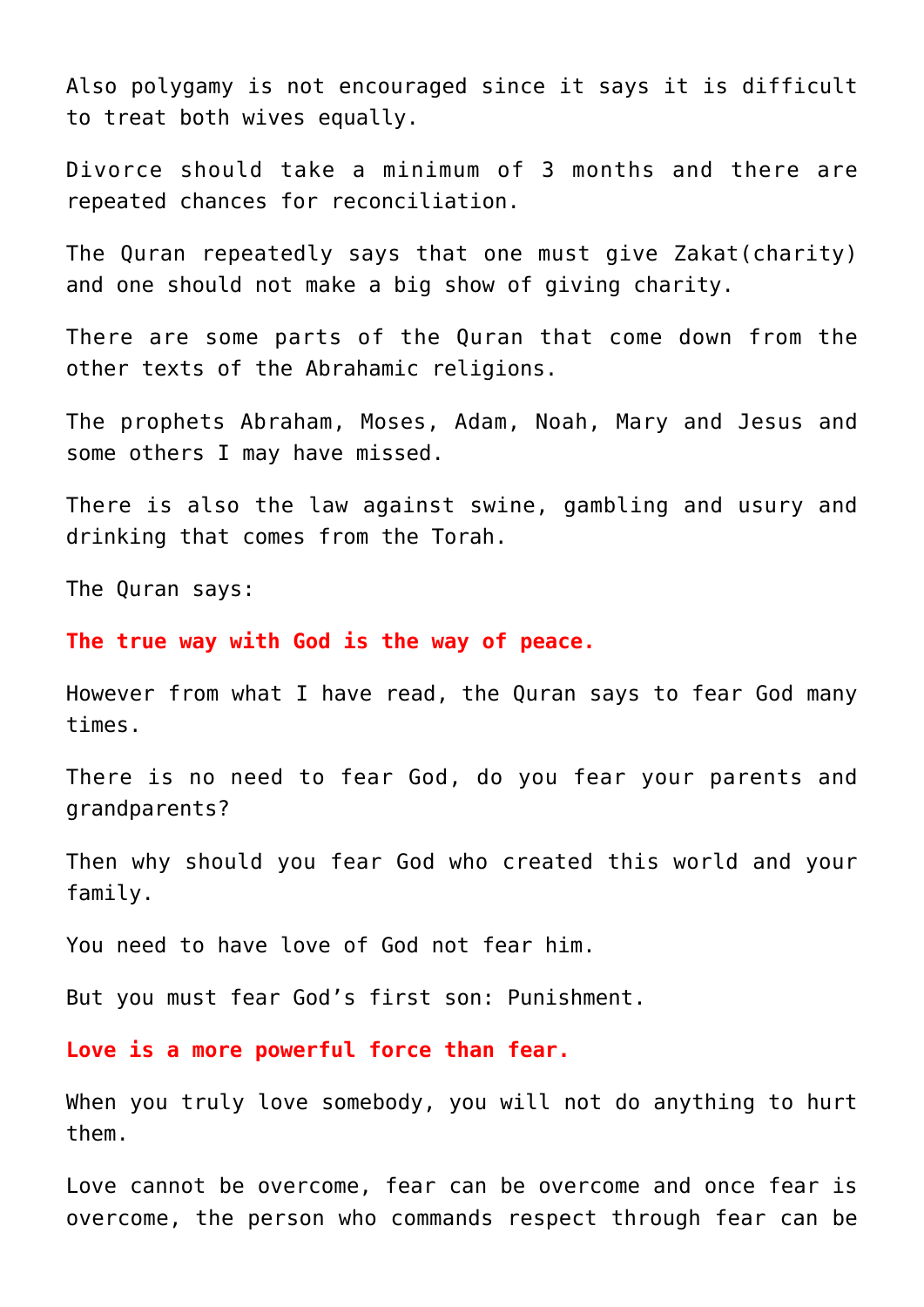overcome.

Look what happened to Saddam and Gaddafi – they ruled by fear and then died sorry deaths once people overcame their fear.

A person who commands obedience and respect through love can never be overcome.

The [Quran](http://en.wikipedia.org/wiki/Quran) also says that the idle who just pray and do nothing else have no hope of reaching God.

Only those who use their wealth and lives in service of [God](https://aryadharma.world/vedasandupanishads/brahman/) have a hope of reaching him.

The [Quran](http://en.wikipedia.org/wiki/Quran) also says that the share of the man in inheritance is equal that of two women

In those days women never earned a living so the male members used to maintain the woman's property also.

In these days I believe that women and men should have equal rights in inheritance if women are earning a living and can maintain their share of the property.

Unlike the [Torah,](http://en.wikipedia.org/wiki/Torah) **the [Quran](http://en.wikipedia.org/wiki/Quran) recognizes that man was created from a single cell and that woman is the equal counterpart of man.**

The Quran also says that all good that happens to a person is because of God, and all bad that happens to a person is because of his ill (bad) actions. This is quite similar to the law of Karma.

The Quran also says one must not force a woman to sleep with you and you cannot marry a woman without her consent.

I wonder which version Quran the perverted [ISIS](http://en.wikipedia.org/wiki/Islamic_State_of_Iraq_and_the_Levant) and other vile fundamentalists follow?

The Quran does not believe in the concept of [Trinity](http://en.wikipedia.org/wiki/Trinity#Islam).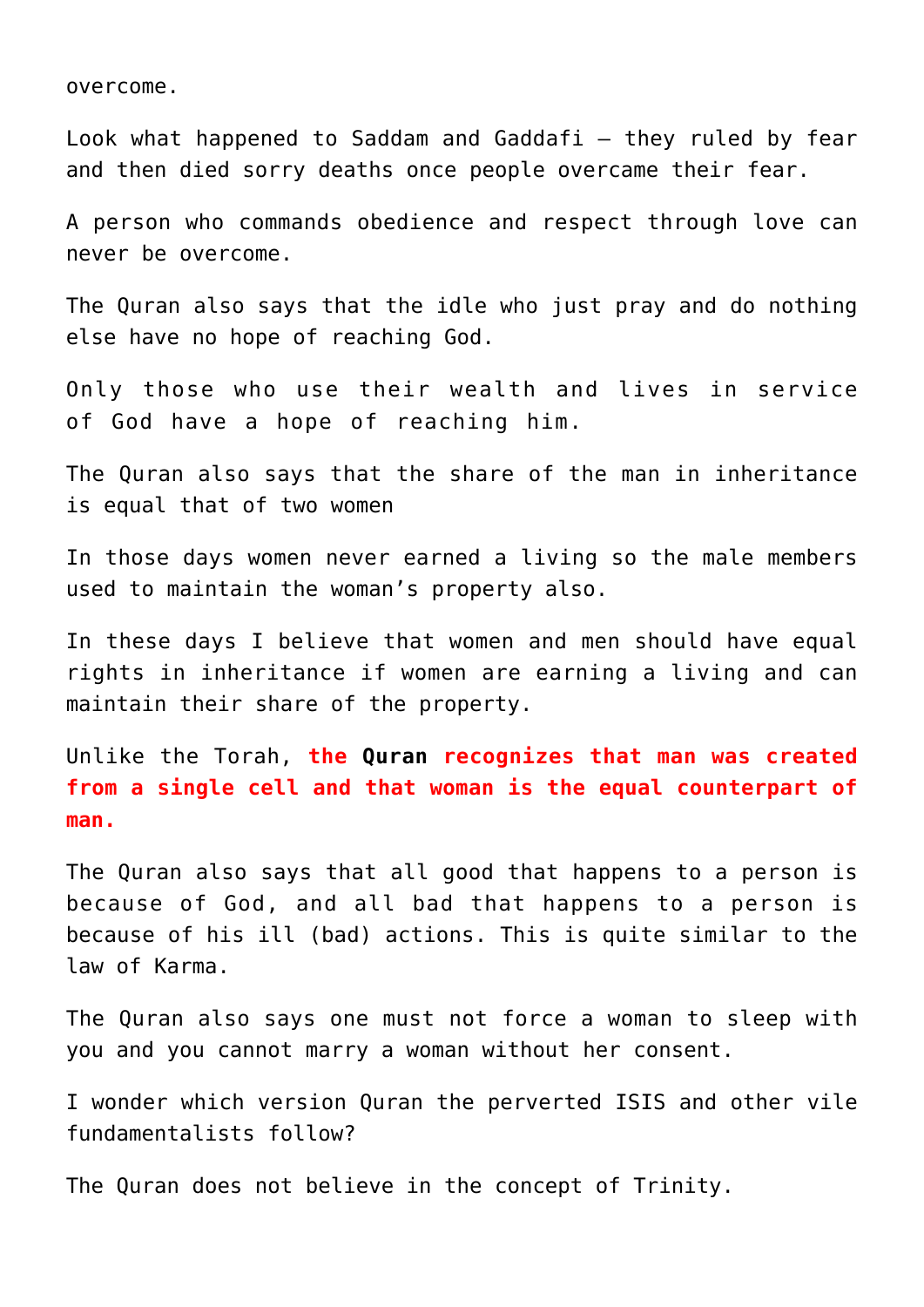It says there is only one [God](https://aryadharma.world/vedasandupanishads/brahman/).

The Quran also calls for war and killing of nonbelievers of Islam.

The Quran does say that those who fight in the name of God and die will enjoy a good after life.

This is being terribly twisted and misused today.

These so called jihadis forget that the Quran also says in 5:32 (The Feast):

**Whosever kills a human being, except(as punishment) for murder, or for spreading corruption in the land, it shall be like killing all humanity, and who saves a life, saves the entire human race.**

Also unlike the jihadis and fundamentalists who want everybody to convert to Islam the Quran also says:

**There is no compulsion in religion. Verily, the Right Path has become distinct from the wrong path.**

**Whoever disbelieves in false Gods and believes in [God](https://aryadharma.world/vedasandupanishads/brahman/) (Allah in Arabic), then he has grasped the most trustworthy handhold that will never break. And God is All-Hearer, All-Knower.**

Most of the "religious" people I know, not just Muslims but also of other religions blindly follow what they have been told without verifying or understanding what it means.

The Quran itself says in 17:36: **Do not follow what you have no knowledge of(have not seen for yourself or verified yourself).**

**The hearing, the sight and the mind, will all be questioned for it.**

That means one should first verify themselves what has been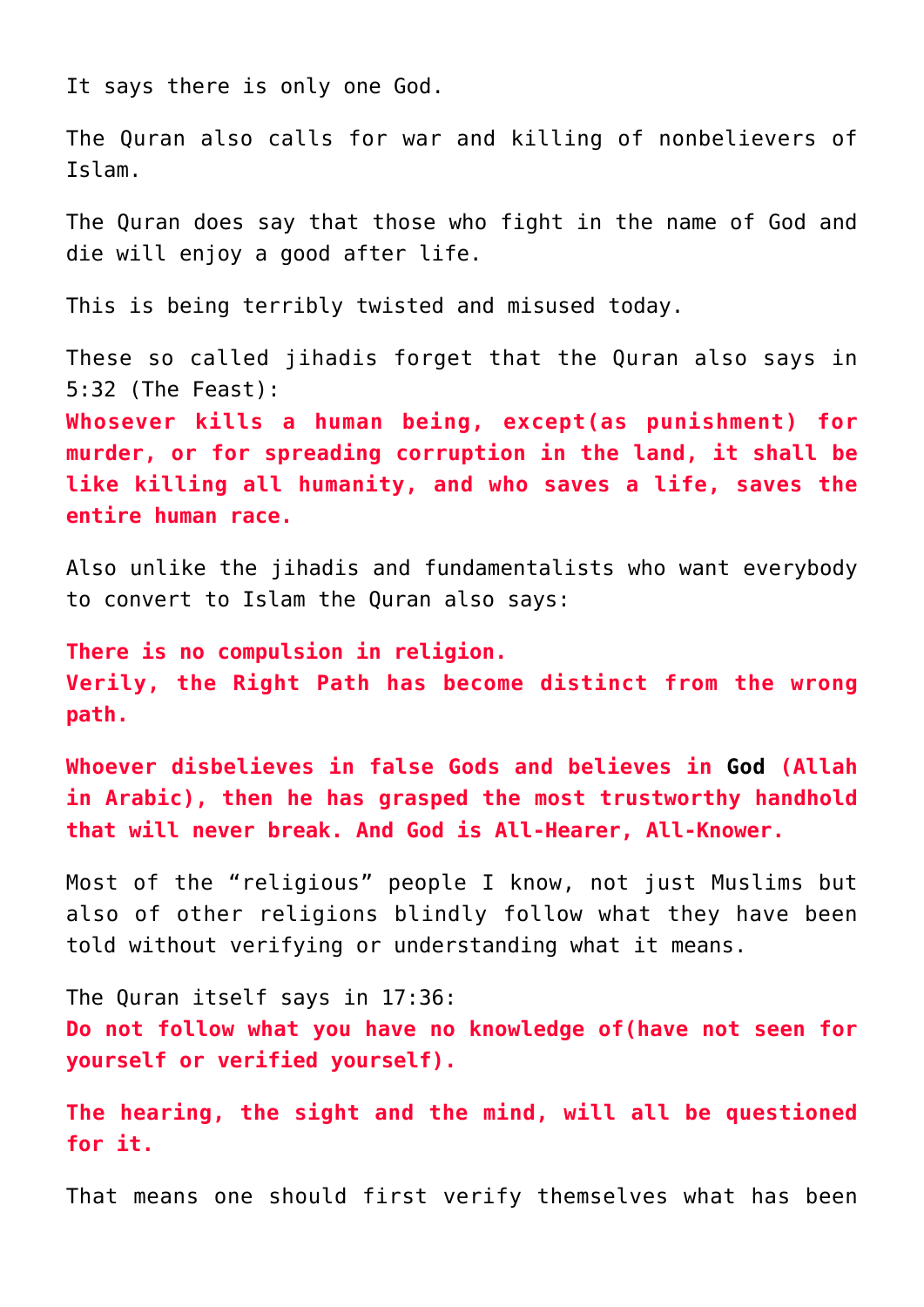told to them by others who may also have half knowledge before blindly following it.

The Quran is also quite strict for theft and recommends cutting off the hand for theft regardless of man or woman.

But it also says to forgive those who reform.

That is the hardest part  $-$  how do you figure out if somebody has reformed?

I think the true custodians of Islam died with the death of [Imam Husayn.](http://en.wikipedia.org/wiki/Hussein_ibn_Ali)

He was the grandson of the prophet and had his blood.

His mother Fatimah was the daughter of the Prophet and his first wife Khadija.

The Prophet personally loved Husyan and Hassan.

He has also mentioned this in his sayings and called them the [Al Bayat.](http://en.wikipedia.org/wiki/Ahl_al-Bayt)

The Quran places great importance on dressing modestly and covering your body **not only for women but also for men.**

In many cultures that were not colonized or influenced by the Abrahamic religions, even ancient [Bharat,](https://aryadharma.world/bharat/) people roamed around naked.

In fact I have been to the palace near the [Padmanaba](http://en.wikipedia.org/wiki/Padmanabhaswamy_Temple) [Swamy temple](http://en.wikipedia.org/wiki/Padmanabhaswamy_Temple) in Kerala and if you see old photos or paintings in Kerala, the women in Kerala, before the wretched perverted British colonists took over, did not cover their breasts.

It was only the wretched perverted British colonists who made them ashamed of the way these women dressed.

## **Jesus**

There are also many stories of Jesus.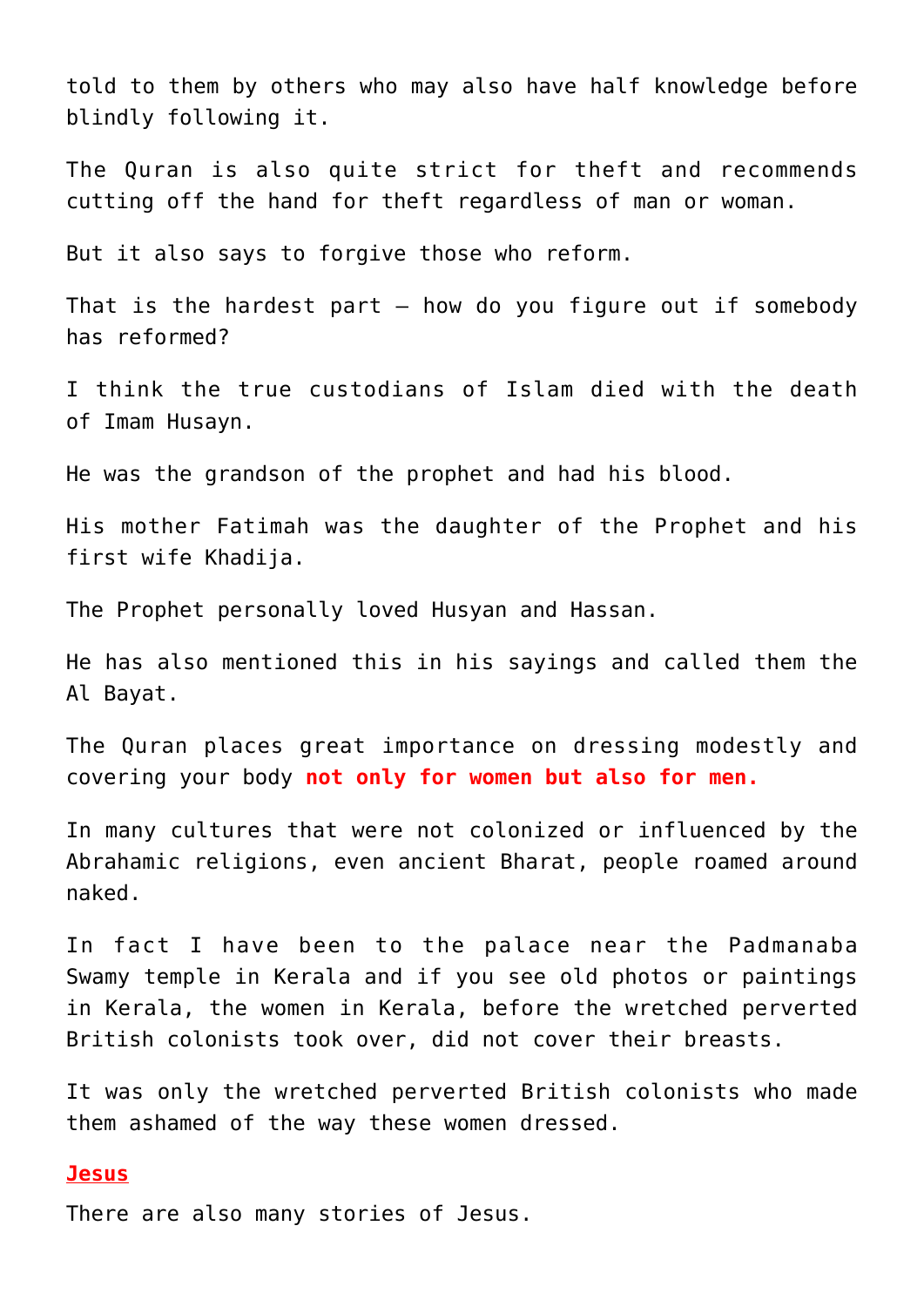There are more versions about Jesus than just the versions in the [King James Bible](http://en.wikipedia.org/wiki/King_james_bible) .

There was an article about the King James Bible in I think the December 2012 edition of National Geographic.

It is worth reading.

The whole compilation was the work of a team put together by King James.

The King James Bible replaced the [Geneva Bible.](http://en.wikipedia.org/wiki/Geneva_Bible)

There are also the [Gnostic Gospels.](http://en.wikipedia.org/wiki/Gnostic_Gospels)

Both Jesus and Mohammed spent a lot of time in  $\Pi\Pi\Pi\Pi$  Dhyana.

If you really want to know about God, you must practice  $\square \square \square \square$ [Dhyana](https://aryadharma.world/vedasandupanishads/dhyan/), not pray and you must do it alone.

And they were always alone when they got their revelations.

If you really want to know God, you must practice **HANNI** Dhyana alone, not in big groups.

**Silent <b>unna** Dhyana done alone is the best way to **find [Brahman](https://aryadharma.world/vedasandupanishads/brahman/).**

Most ignorant Christians focus on the [miracles of Jesus](http://en.wikipedia.org/wiki/Miracles_of_Jesus) – turning water into wine, raising Lazarus from the dead, virgin Birth, walking on water and associated miracles.

We should focus on the actions of Jesus.

He himself said he was the [son of Man](http://en.wikipedia.org/wiki/Son_of_man_(Christianity)).

He accepted a fallen women as his close disciple.

He chased the money changers (the [Wall Street Pimps](https://aryadharma.world/fukus/wallstreetpimps/) of those days) out of the temple.

And even when he was treated worse than a dog by his own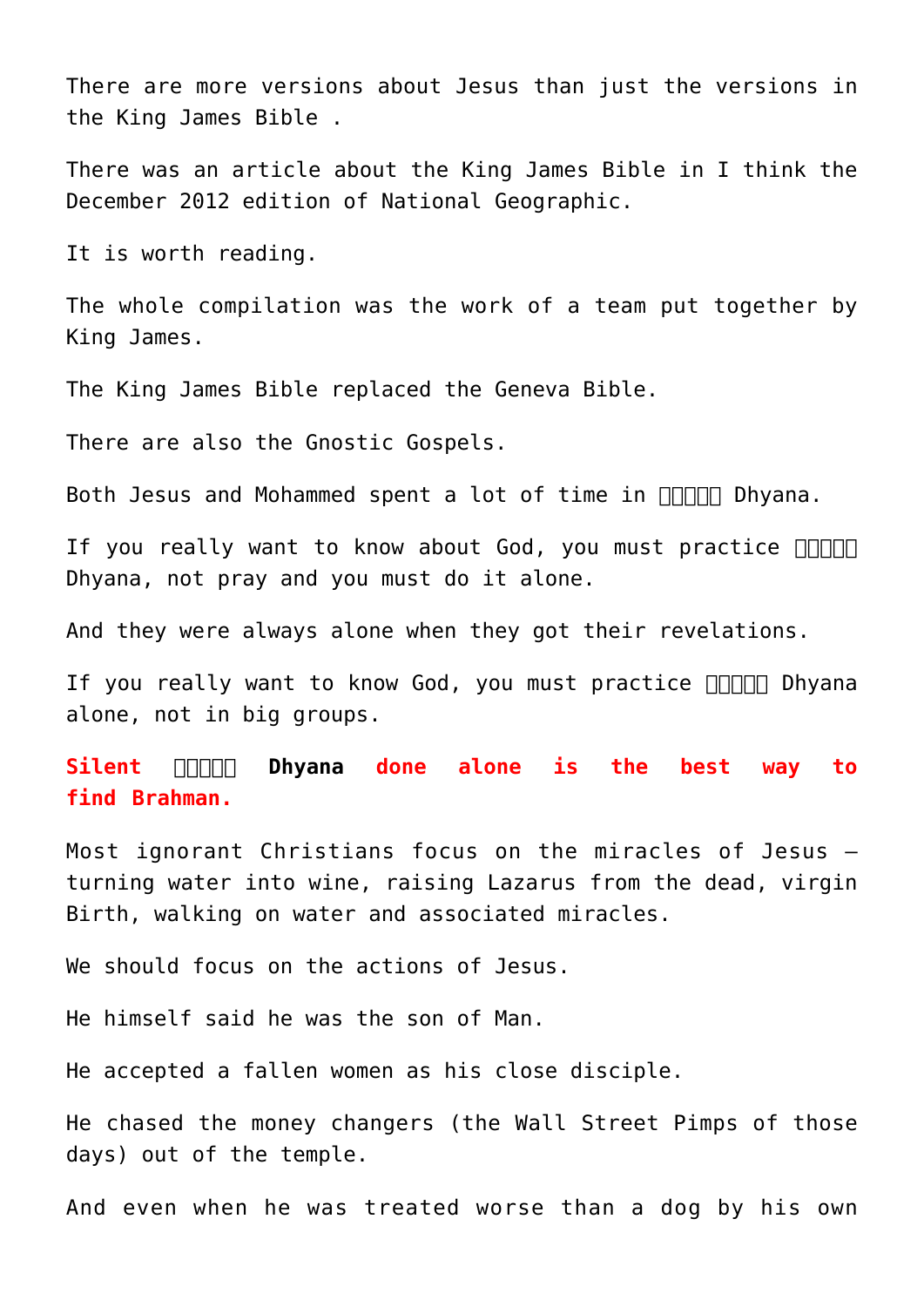people, and crucified and dying he said:

**Father forgive them for they know not what they have done.**

#### **Judaism**

I tried to read the [Torah.](http://en.wikipedia.org/wiki/Torah)

I did not get past first 3 chapters.

It it too complicated and full of inconsistencies – the world was not created in 6 days, women were not cursed by God to get pregnant, it was a fact of nature and evolution, and it has contempt of snakes as messengers of Satan.

In the [Sanathan Dharma,](https://aryadharma.world/vedasandupanishads/) snakes are vehicles, adornments and companions of the highest gods like [Vishnu](http://en.wikipedia.org/wiki/Vishnu) and [Shiva](http://en.wikipedia.org/wiki/Shiva).

There are so many rules in the Torah [– 613 commandments](http://en.wikipedia.org/wiki/613_commandments) , some good, many very obvious and self evident that I am surprised it has to be written down, many laws are against idolatry, what to wear, what to eat, how to dress, and gems like:

132.The rapist must marry his victim if she is unwed.

There are so many stories, some of them quite alarming and filled with hatred and vengeance and murder and incest.

Some of these 613 commandments are racist and bigoted.

A lot of the problems with the Abrahamic religions is because these 613 commandments are blindly followed.

The root cause of these 613 commandments is because of [Maimonedes](http://en.wikipedia.org/wiki/Maimonides).

The Abrahamic Religions should go back to the original version of the Torah as understood by [Hillel the elder](http://en.wikipedia.org/wiki/Hillel_the_Elder).

Some of the greatest scholars are those who keep things so simple that even a two year old child can understand.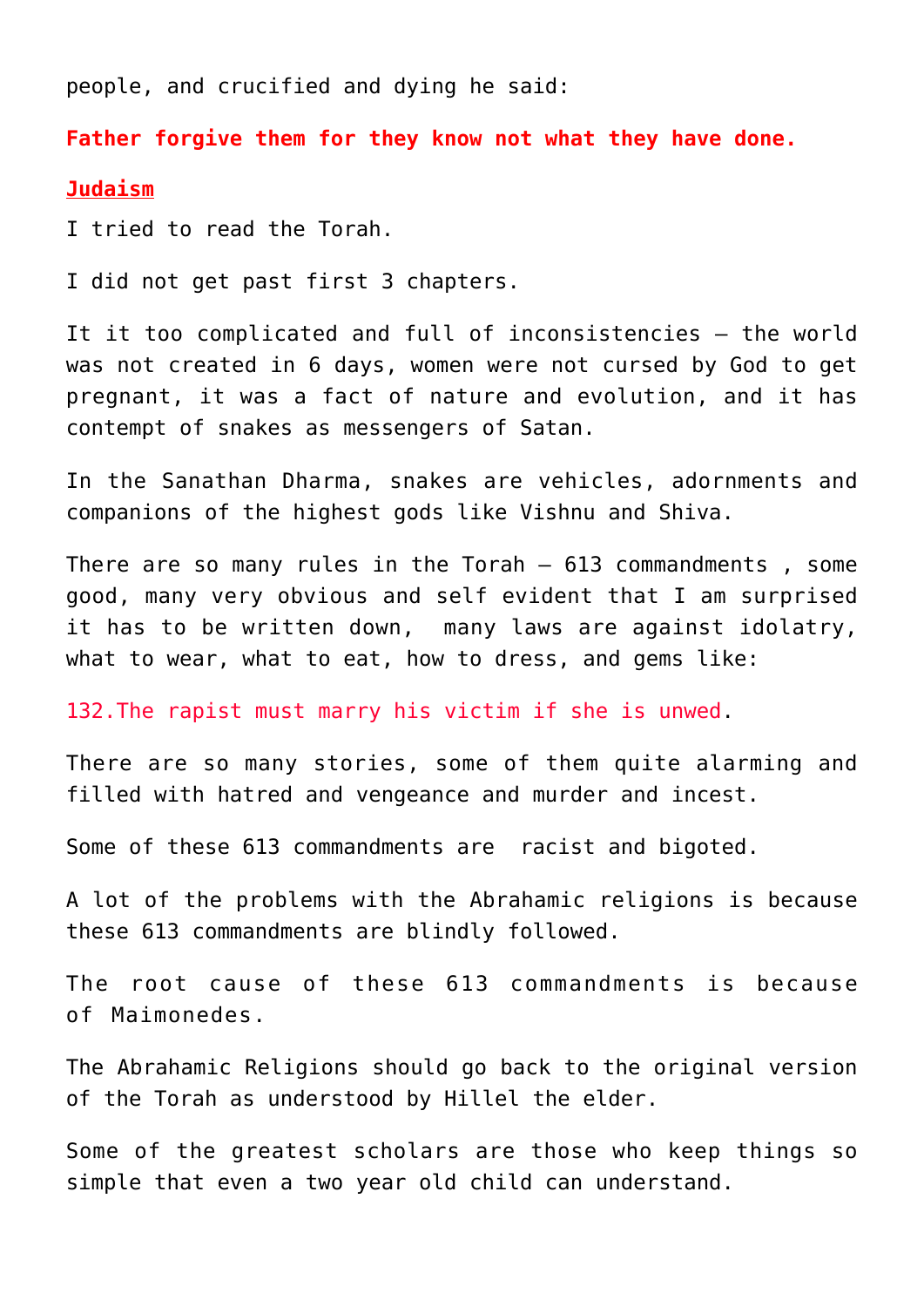This is what Hillel the Elder said about the Torah:

**That which is hateful to you, do not do to your neighbor.**

**That is the whole Torah;the rest is the explanation. Go and study it.**

Hillel is also known for the famous saying:

If I am not for myself, who is for me? And when I am for myself, what am 'I'? And if not now, then when?

As stated in the Quran, Hillel also taught:

Whosoever destroys a soul, it is considered as if he destroyed an entire world. And whosoever that saves a life, it is considered as if he saved an entire world.

**The Similarities and Differences with the [Sanathan Dharma](https://aryadharma.world/vedasandupanishads/) Similarities**

Of all the [Abrahamic religions,](http://en.wikipedia.org/wiki/Abrahamic_religions) the teachings of Jesus are most appropriate and peaceful and his [Sermon on the mount](http://en.wikipedia.org/wiki/Sermon_on_the_Mount) is one of the most sublime teachings and contains the same essence of the [Dhammapada](http://en.wikipedia.org/wiki/Dhammapada) and the [Prasthanatrayi](http://en.wikipedia.org/wiki/Prasthanatrayi) of universality of spirit, renunciation, compassion and SEVA (selfless sacrifice).

## **Differences**

The Abrahamic religions are extremely divisive and say that they are the chosen people and consistently say that their [God](https://aryadharma.world/vedasandupanishads/brahman/) will only favour them and not the nonbelievers.

They divide groups into believers and non-believers such as Jews and Gentiles, Christians and Pagans, Muslims and People of the Book and Kafirs and Idolators.

The ideal of the [Vasudhaiva Kutumbakam](https://en.wikipedia.org/wiki/Vasudhaiva_Kutumbakam) which is one of the main underlying concepts of the [Sanathan Dharma](https://aryadharma.world/vedasandupanishads/) is vastly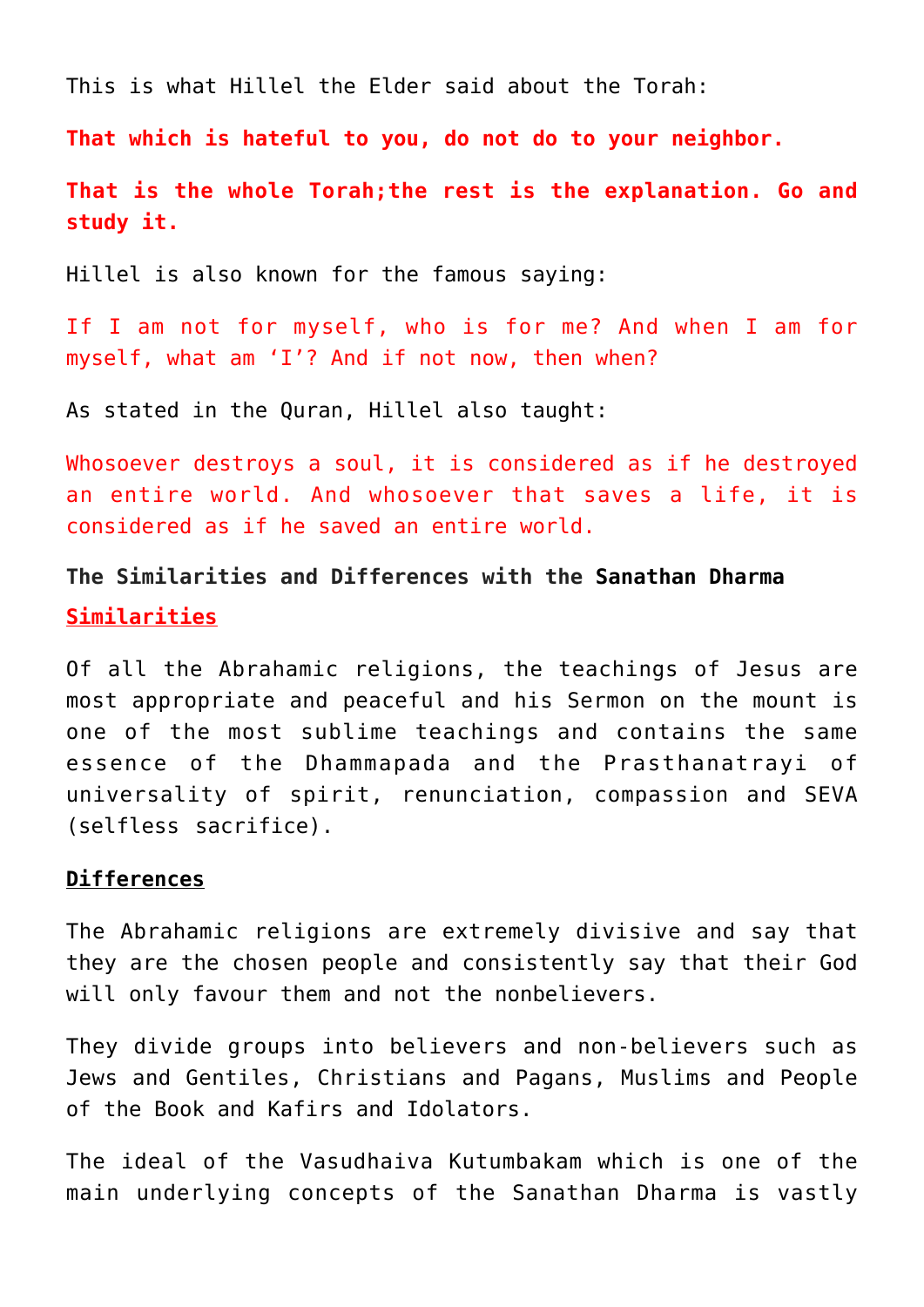different and superior and unifying than the divisive idealogy of the Abrahamic Religions.

[Vasudhaiva Kutumbakam](https://en.wikipedia.org/wiki/Vasudhaiva_Kutumbakam) means:

**The whole world is one family.**

Unlike the Abrahamic Religions which only wish death, destruction and God's anger and curses for non-believers, one of the great prayers of the [Sanathan Dharma](https://aryadharma.world/vedasandupanishads/) is:

**लोकाः समस्ताः सुिखनोभवन्तु** [Lokah Samastah Sukhino Bhavantu](https://en.wikipedia.org/wiki/Lokaksema_(Hindu_prayer))

**May all the Worlds become Happy.**

[Ramakrishna Parmahansa](http://en.wikipedia.org/wiki/Ramakrishna) said:

**There is God in all men, but all men are not God.**

After all the Gita was explained, [Lord Krishna said:](http://en.wikipedia.org/wiki/Krishna)

**I have given you my wisdom, it is for you to do as you think fit.**

Lord Krishna did not command [Arjuna](http://en.wikipedia.org/wiki/Arjuna) like the Prophets do in the Abrahamic religions, he told him to do as he thought fit.

Arjuna acted out of his own free will after hearing the wisdom of the Lord Krishna.

In the Abrahamic religions, the Prophets command their followers to do as they say and invoke fear of Gods anger and punishment if the followers do not obey the Prophets commands.

Also in the Abrahamic religions, for a long time it was thought that the Earth was the center of the universe and God made this earth for man and his enjoyment alone.

In most Abrahamic religions you need an intermediary to reach [God.](https://aryadharma.world/vedasandupanishads/brahman/)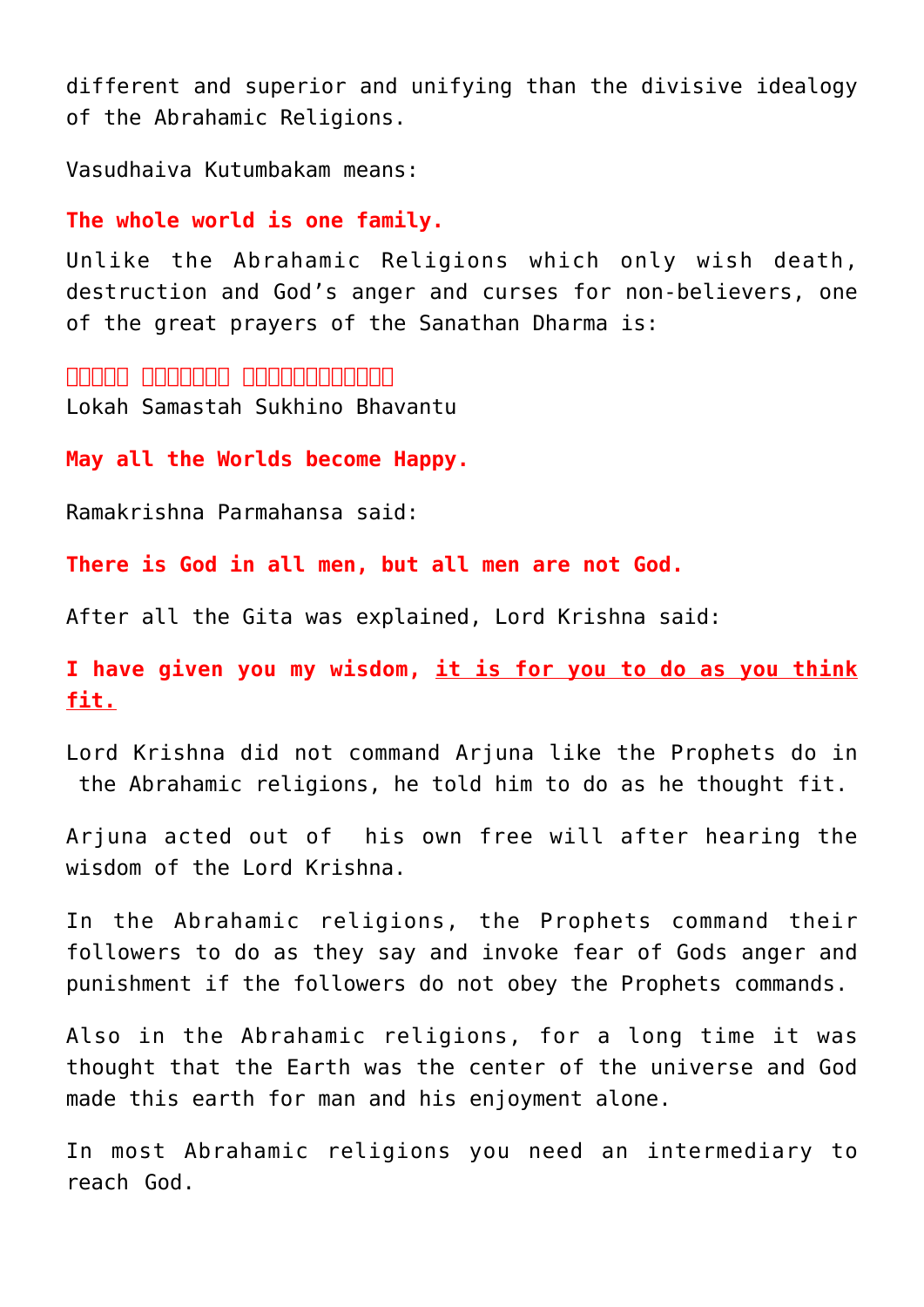In Christianity it is only through [Jesus,](http://en.wikipedia.org/wiki/Jesus) in Islam is it only through [Prophet Mohammed](http://en.wikipedia.org/wiki/Muhammad) and in Judaism it is through the many prophets.

In the [Sanathan Dharma,](https://aryadharma.world/vedasandupanishads/) there is no intermediary to reach [God,](https://aryadharma.world/vedasandupanishads/brahman/) in fact the Self ( [Atman\)](http://en.wikipedia.org/wiki/%C4%80tman_(Hinduism)) is identical and a part of [Brahman](https://aryadharma.world/vedasandupanishads/brahman/) and the Grand Pronouncement:

**[तत् त्वम् अिस](http://en.wikipedia.org/wiki/Tat_Tvam_Asi) Tat Tvam Asi – [Brahman](https://aryadharma.org/brahman/) is the [Truth,](http://en.wikipedia.org/wiki/Sat_(Sanskrit)) [Brahman](https://aryadharma.org/brahman/) is the [Self,](http://en.wikipedia.org/wiki/%C4%80tman_(Hinduism)) [Brahman](https://aryadharma.org/brahman/) is [You.](https://en.wikipedia.org/wiki/%C4%80tman_(Hinduism))**

**[from the Chandogya Upanishad](http://en.wikipedia.org/wiki/Chandogya_Upanishad)**

You will not find any fear of [Brahman](https://aryadharma.world/vedasandupanishads/brahman/) in the Vedanta and Gita.

It only talks about the love of Brahman and the wonder of Brahman's greatness and that of Brahman's creation.

In the Abrahamic religions, you are taught to fear God.

The Abrahamic religions prohibit idolatry.

But in fact the [Sanathan Dharma](https://aryadharma.world/vedasandupanishads/) also has a supreme god [Brahman](https://aryadharma.world/vedasandupanishads/brahman/) that can only be reached, not by prayer and rituals as outlined in the Abrahamic Religions, but only by  $\Box \Box \Box \Box \Box$  [\(Dhyana\)](https://aryadharma.world/vedasandupanishads/dhyan/) .

[Brahman](https://aryadharma.world/vedasandupanishads/brahman/) has two faces:

[Nirguna](http://en.wikipedia.org/wiki/Nirguna_Brahman) or without any attributes

[Saguna](http://en.wikipedia.org/wiki/Saguna_brahman) or with attributes in the form of the matter in the Universe and the [Personal god or Ishta Devata.](http://en.wikipedia.org/wiki/I%E1%B9%A3%E1%B9%ADa-devat%C4%81)

Most "Hindus" worship idols of their [Personal](http://en.wikipedia.org/wiki/I%E1%B9%A3%E1%B9%ADa-devat%C4%81) [god or Ishta Devata.](http://en.wikipedia.org/wiki/I%E1%B9%A3%E1%B9%ADa-devat%C4%81)

Even though the Abrahamic religions prohibit idolatry, in fact it is the Abrahamic religions who portray [God](https://aryadharma.world/vedasandupanishads/brahman/) as some all powerful man with a long beard sitting on a golden throne in heaven.